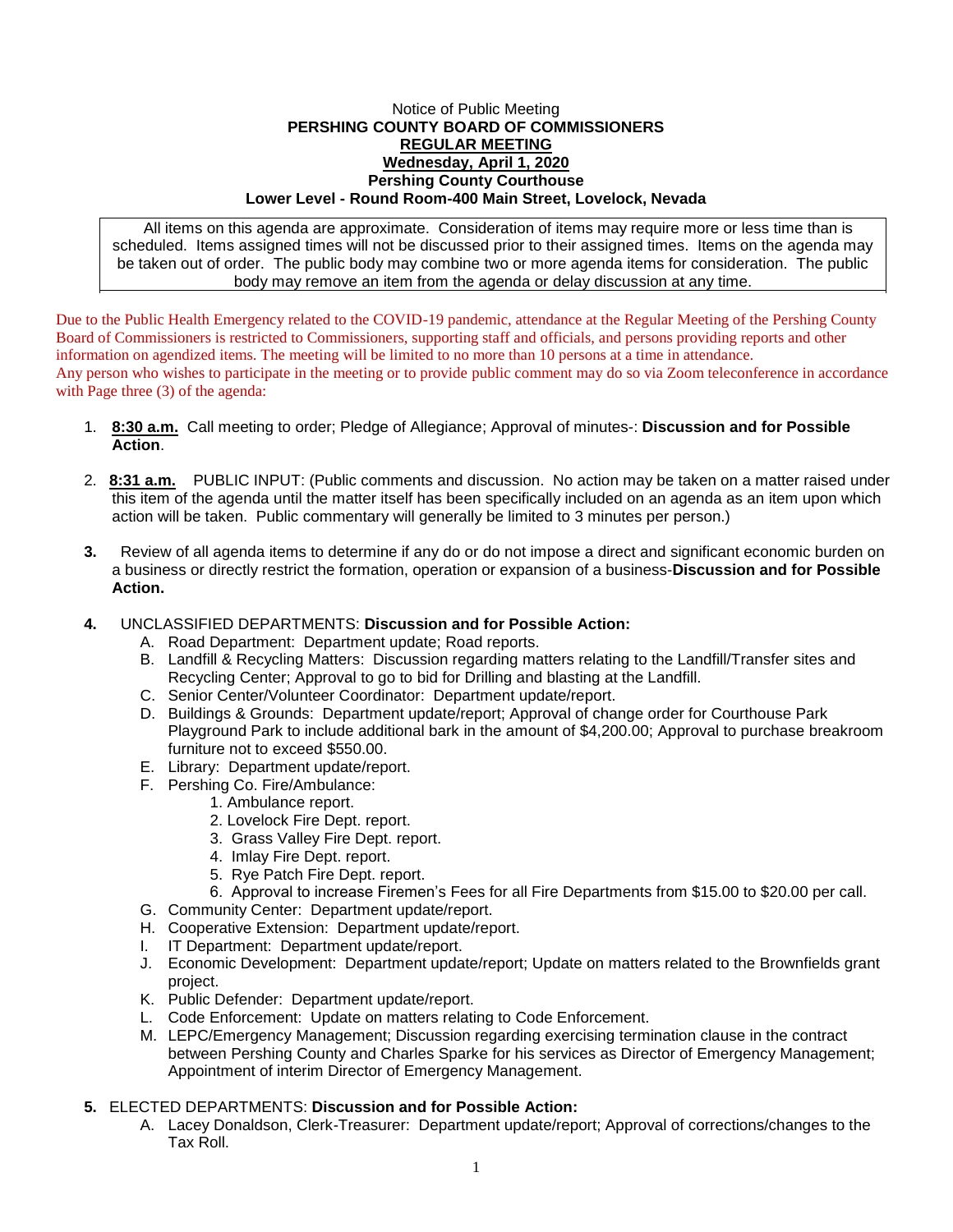- B. Rene Childs, Auditor-Recorder: Department update/report; Approval to change priorities within the Option Tax Fund to purchase 2 vehicles for the Pershing County Sheriff's Department; Approval of changes to the Capital Improvement Fund.
- C. Laureen Basso-Cerini, Assessor: Department update/report.
- D. Bryce Shields, District Attorney: Department update/report; Approval of contracts with KARPEL
- E. Karen Stephens, Justice Court: Department update/report; Discussion regarding Justice Court's share of costs for the Law Library renovation.
- F. Jerry Allen, Sheriff: Update/report on matters relating to the Pershing County Sheriff's Office; Discussion regarding grant funds through USDA and US Department of Justice.
- 6. Update on progress of site location, design, funding, amenities and construction of future Law Enforcement Center-; review of appraisal for APN's 001-131-01 and 001-131-07 located at 925 Cornell Avenue, Lovelock, Nevada; Approval to proceed with purchase of property based on the appraisal value- **Discussion and for Possible Action**.
- 7. Proclamations and Awards: **Discussion and for Possible Action**-(The Pershing County Board of Commissioners may make a Proclamation or present a service or other award on behalf of the County).
- 8. David Skelton-Request for equipping a Emergency Operation Center (EOC) or Satellite Operation Center (SOC) at the Pershing County Community Center-**Discussion and for Possible Action**.
- **9.** Derby Field Airport: Update on matters relating to the Derby Field Airport; Carmen Turrillas: Request for the county to purchase a Plaque and photo insert acknowledging the years of dedicated service to the Derby Field Airport by Connie Smith-**Discussion and for Possible Action.**
- **10.** Board Appointments/Resignations: Pershing County Recreation Board-Tom Donaldson (Resignation); Cemetery Board; Broadband Advisory Board; Senior Center Advisory Board; Volunteer Advisory Board-**Discussion and for Possible Action.**
- 11. **10:00 a.m.** PLANNING & BUILDING DEPARTMENT/IMLAY WATER SYSTEM MATTERS: Update on matters relating to the department-**Discussion and for Possible Action**.
- **12.** Re-evaluation of Resolution 20-03-02, Declaration of Emergency relating to the COVID-19 (Corona Virus); Possible changes to County Commission meetings dates-**Discussion and for Possible Action.**
- **13.** Request from NACO to write a letter to 3M Company for NV PPE manufacturing plant, Polar Shades, to produce masks and gowns due to shortage from COVID-19- **Discussion and for Possible Action.**
- 14. Litigation Meeting.
- 15. Report from Legal Counsel.
- 16. Report from Administrative Assistant/HR Rep.-County Commissioner's Office.
- 17. Items for future agendas-**Discussion and for Possible Action.**
- 18. Correspondence.
- 19. Matters of the Board for Discussion.

Board Member reports. Board Liaison reports. (Nevada Works, Safety, Hospital Board, Emergency Management, Cemetery, Recreation Board, WNDD, Pe. Co. Economic Dev./ , Community Center, Airport Advisory Board; Museum Advisory Board, Library Board, Senior Center Advisory Board, Central Nevada Water Authority, Planning Board, Broadband Advisory Board, 911 Committee, Solid Waste Management Recycling Advisory Board, Pe. Co. Volunteer Advisory Board, T. V. Board, Frontier Coalition, Humboldt River Water Basin Authority.)

- 20. PUBLIC INPUT: (Public comments and discussion. No action may be taken on a matter raised under this item of the agenda until the matter itself has been specifically included on an agenda as an item upon which action will be taken. Public commentary will generally be limited to 3 minutes per person.)
- 21. Approval of Vouchers- **Discussion and for Possible Action**.